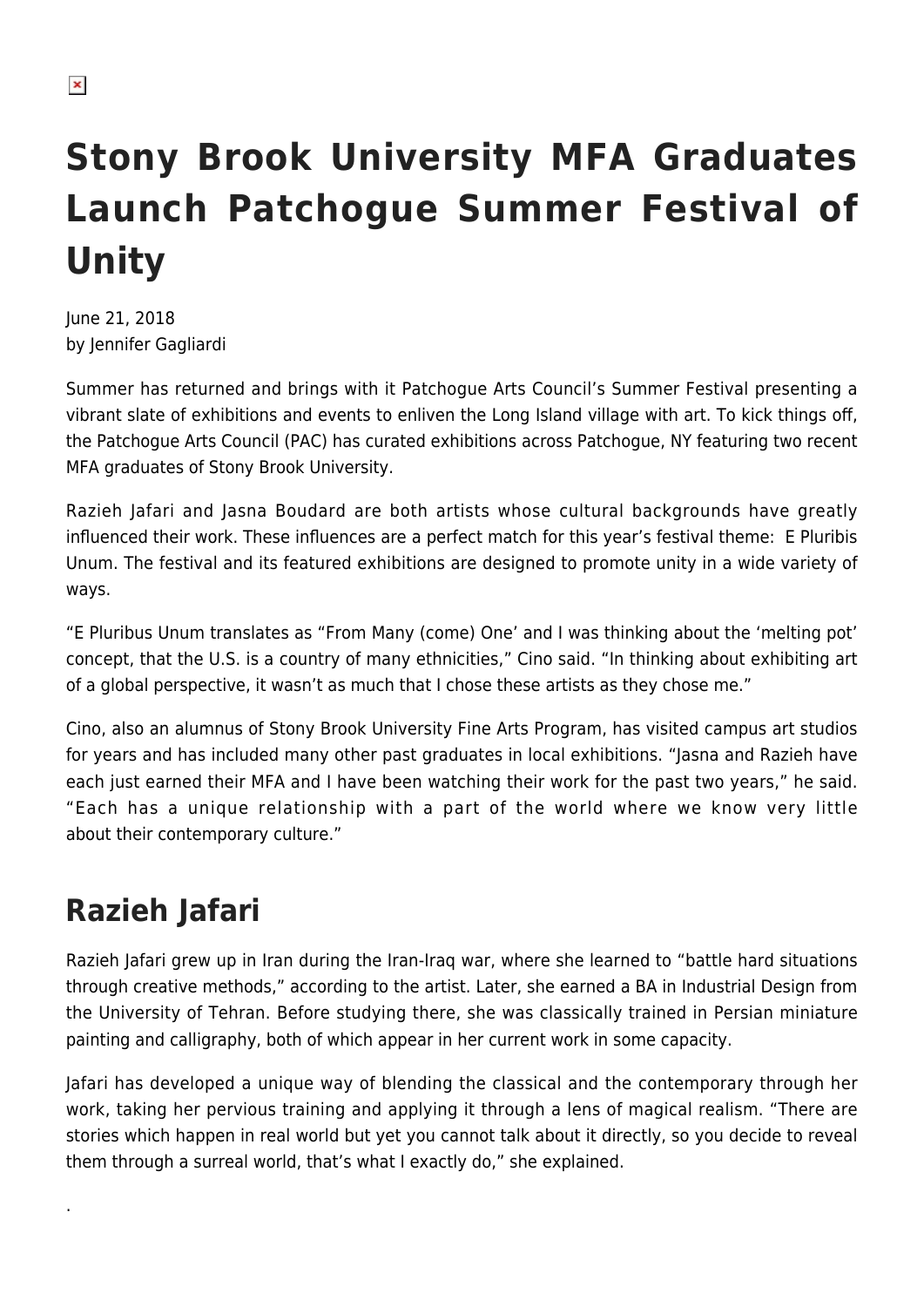"Touching III" by Razieh Jafari, 2017. 
Watercolor on Paper
, 23 x 35 inches. Courtesy of Patchogue Arts Council.

The art in her exhibition "The Things That Touch Me" at the Patchogue Medford Library portray the artist caught between two distinct cultures–her upbringing in Iran and her time studying contemporary art on Long Island. For Jafari, it is also very much about the delicacy of culture in times of conflict.

"In this series of work there is a story of different cultures and shows how beautiful and fragile they are," she said. "The protections for cultural heritage are not set in stone, and we've seen cultural destruction throughout history. This series of work also has a narrative of how wars and foreign interventions can interfere with and interrupt in the natural development of nations. Defeated and invaded nations do not just lose their land, peace, and treasures; they also lose their history and their culture."

> $\pmb{\times}$ "Touching" by Razieh Jafari, 2017. Watercolor on Paper
> ,16.5 x 20 inches. Courtesy of Patchogue Arts Council.

Jafari's images are beautiful and delicate with a powerful message behind them. The use of watercolor and acrylics on paper gives the pieces a texture that is emphasized by each medium. Geometric patterns and abstract shapes give way to recognizable images such as trees, animals, and doors. Jafari always paints one of two trees, the cypress or the plane tree.

"A tree as one of the significant elements of nature is always respected and considered sacred among Iranian people upon which many myths have been written and created," she explained "It has always been the symbol of happiness, rebirth and the return to single principle, a complete reflection of human and unique conception of man's ancestry. In one of my paintings a tree has lost the leaves and (is) bleeding, which shows the nature's sacrifice regarding human conflict and disruption happening by war in the Middle East."

> $\pmb{\times}$ "Not Any More" by Razieh Jafari, 2017
> . Watercolor on Paper
> , 18 x 25 inches. Courtesy of Patchogue Arts Council.

 $\pmb{\times}$ 

.

.

.

.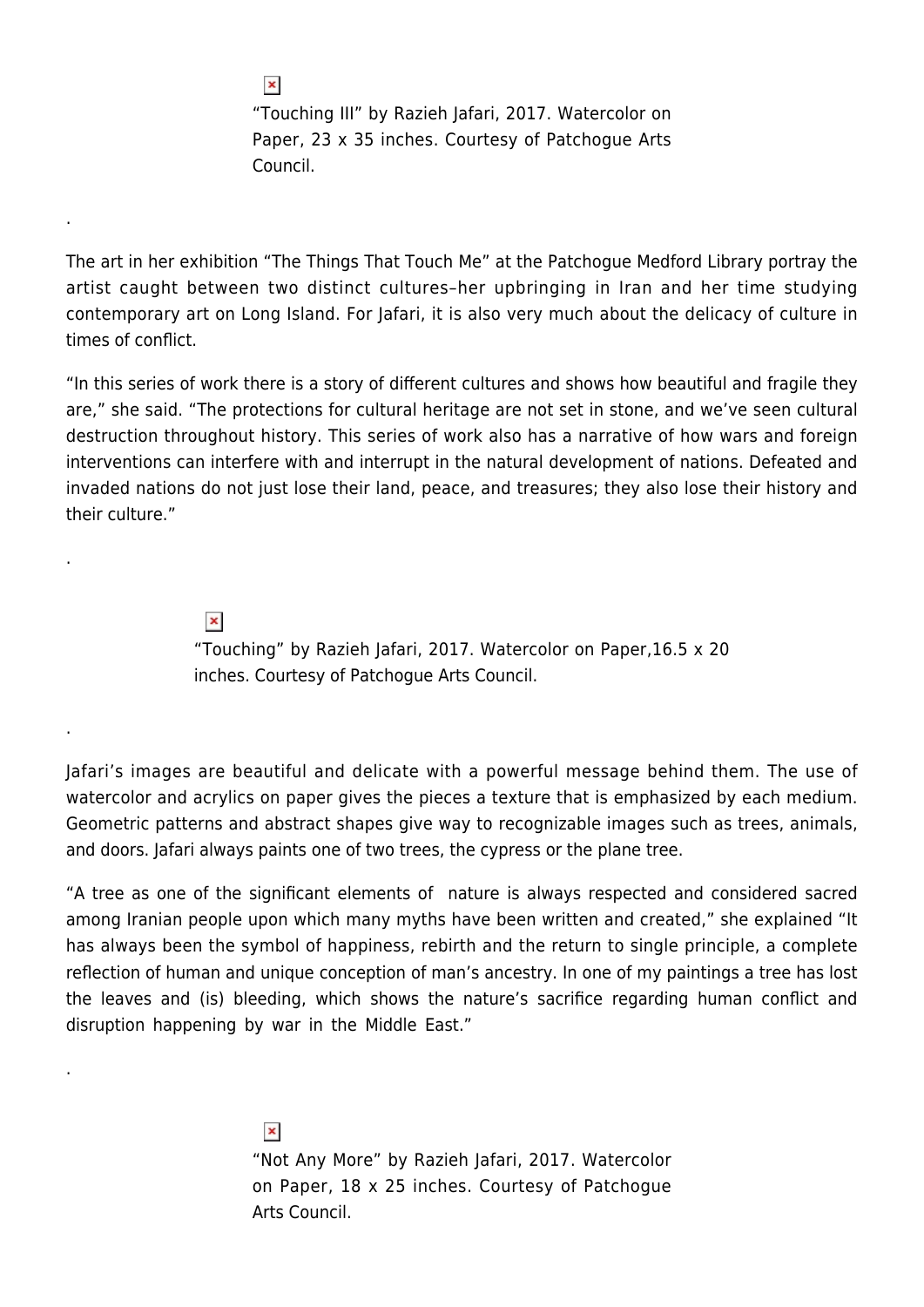## **Jasna Boudard**

.

.

.

.

Jasna Boudard's photography in her show "Dancing the World" installed at the Patchogue Theatre for Performing Arts lobby transports the viewer across continents through the theme of dance and motion. She has travelled throughout the world living and exhibiting across four continents, which has definitely impacted her work.

"I would like to think it's got to do with everything in my work," she explained. "I feel like a lot of my work is kind of exploring not necessarily just my cultural heritage but also international/global tendencies, like people who are very worldly and fusions of cultures. Despite the differences in the world there are a lot of similarities."

> $\pmb{\times}$ "Starry Cloud" from "Le Circe" by Jasna Boudard, 2012. Courtesy of Patchogue Arts Council.

"I would like to think it's got to do with everything in my work," she explained. "I feel like a lot of my work is kind of exploring not necessarily just my cultural heritage but also international/global tendencies, like people who are very worldly and fusions of cultures. Despite the differences in the world there are a lot of similarities."

The goal of Boudard's Dancing the World series–the namesake for her solo exhibition–is to create unity by showing "the movement of bodies around the world," she said. During her studies, Boudard worked at the intersection of photography and interactive work, transitioning from still photographs to working on installation and video projects, but always making time for both mediums.

"I would experience [the making of a photograph] and capture moments of it for my audience, but now it's about showing the audience that experience as well," she said.

Her use of color and textured backgrounds offers a stunningly curated set of locations for her dancers to move in, while she "explores visual nuances of movement, light, and space." The show is on view through June 24, 2018. The exhibition presents around one third of the entire series which can be viewed in its entire at [www.jasna-boudard.com.](http://jasna-boudard.com/)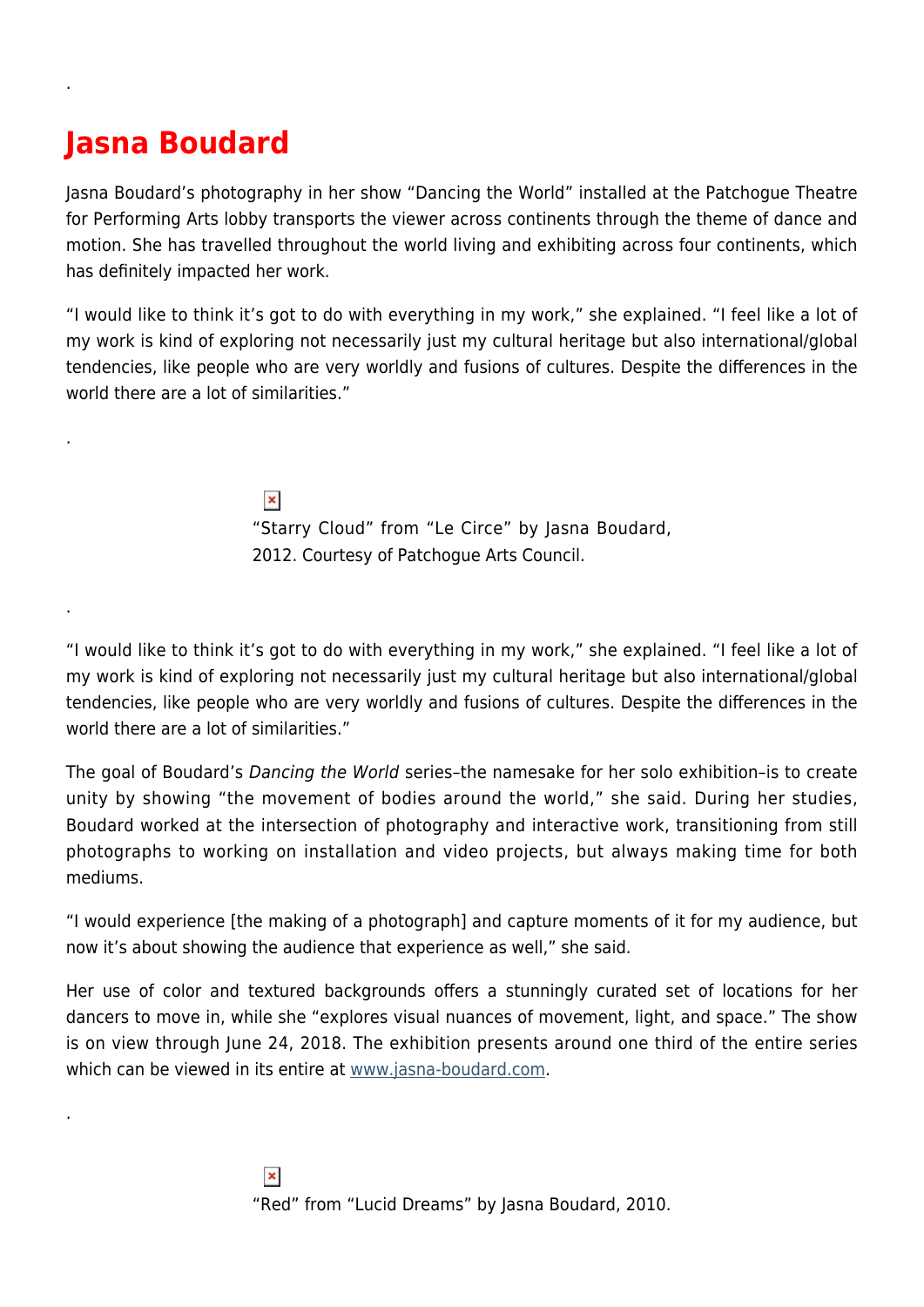## Courtesy of Patchogue Arts Council.

Across the street, Boudard's earlier work is on view at Toast in "Le Circe/The Circus of Dreams," allowing viewers to see a spectrum of her art before her MFA and afterwards. The exhibition presents work that experiments with analog and digital photography as well as image manipulation. The art is on view in the Long Haul Gallery of the eatery from June 4 to August 30, 2018.

Even more of Boudard's art can been seen the weekend of June 22 to 24, 2018, when she presents the interactive installation Ma at the Patchogue Art Council Gallery. The installation has visitors moving through a labyrinth of fabric and projections and conjures her MFA thesis show, Boudard said. An Artist Reception and [VIP Kick Off for Arts on Terry t](https://patchoguearts.org/arts-on-terry-discover-patchogue-vip-launch-party/)akes place on Friday, June 22, 2018 from 7 to 9 p.m. Admission is \$10.

Mais one of the ways PAC's Arts on Terry celebrates the arts during its Street Artist Fair taking place on Sunday, June 24, 2018 from noon to six p.m. The open air event brings together artists and art organizations on Long Island. Click [here](https://patchoguearts.org/arts-on-terry-3/) for details.

 $\pmb{\times}$ 

 $\mathcal{L}_\text{max}$  , where  $\mathcal{L}_\text{max}$  is the set of the set of the set of the set of the set of the set of the set of the set of the set of the set of the set of the set of the set of the set of the set of the set of the se

.

.

.

"Hipnotika" from "Le Circe" by Jasna Boudard, 2013. Courtesy of Patchogue Arts Council.

The pair of artists represents a blending of many cultures that helps craft a festival that exemplifies the E Pluribus Unum theme.

"We are one humanity and offering a platform for the voices of those beyond our borders is one small way we can realize the unity of our human family," Cino said.

**BASIC FACTS:** Arts on Terry Street Artist Fair takes place on Sunday, June 24, 2018 from noon to 6 p.m. along Terry Street in Patchogue Village on Eastern Long Island. For the full line up of events and artist exhibitors, click [here](https://patchoguearts.org/arts-on-terry-3/) for details.

Maby Jasna Boudard is installed at the Patchogue Arts Council Gallery at 20 Terry Street, Suite 116, Patchogue, NY 11772. On view from June 22 to 24, 2018.

"Dancing the World" by Jasna Boudard is on view at the Patchogue Theatre for the Performing Arts Lobby Art Gallery from May 6 to June 24, 2018, located at 71 Main Street, Patchogue, NY 11772.

"Le Circe/Lucid Dreams" by Jasna Boudard is on view at Toast Coffeehouse Long Haul Gallery from June 4 to August 30, 2018, located at 46 East Main Street, Patchogue, NY 11772.